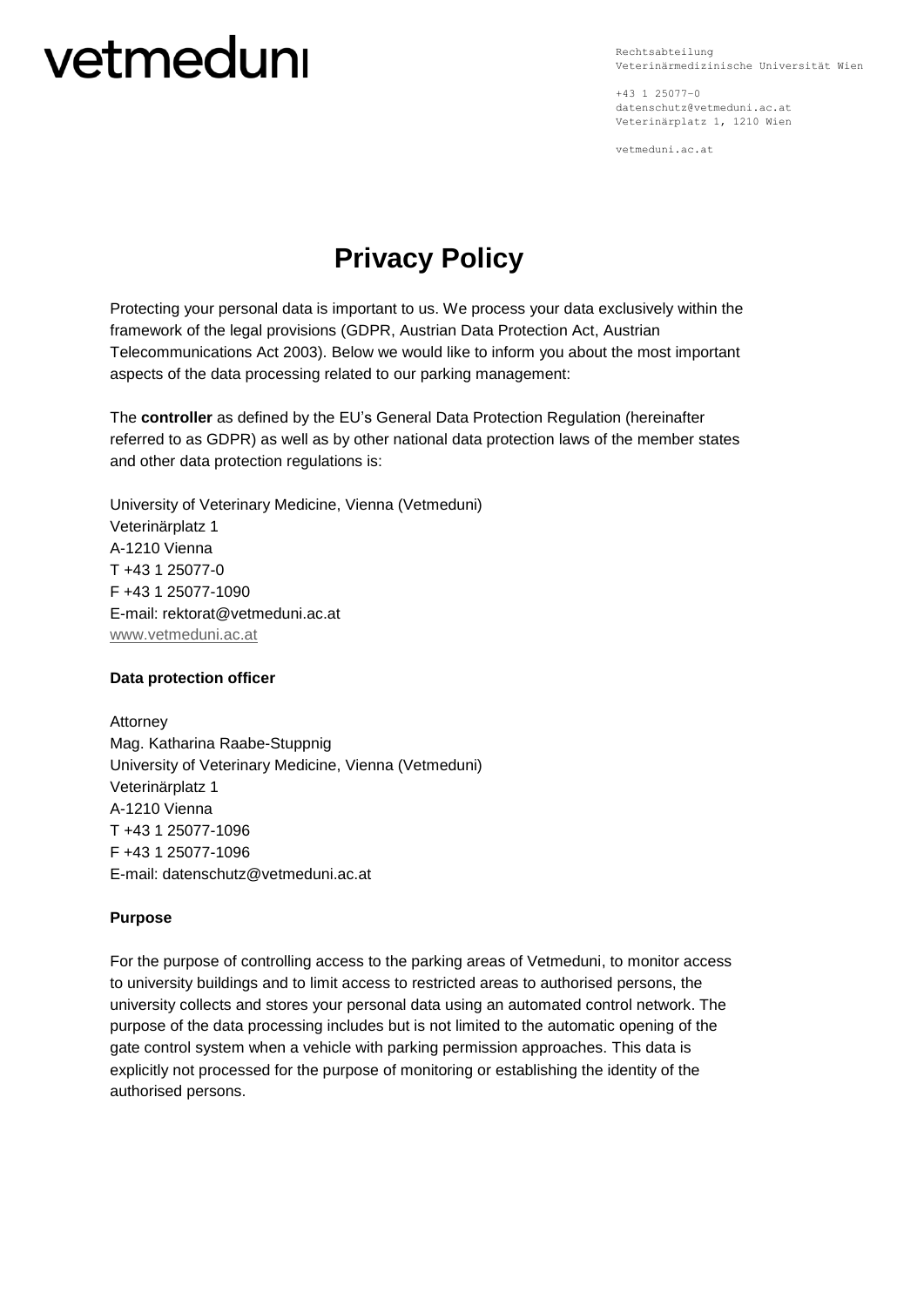# vetmeduni

## **Processed data**

The data that is processed includes but is not limited to the following:

- Vehicle number plate, vehicle make and vehicle manufacturer

#### **Legal basis**

The legal basis for processing your personal data for the purpose described above is our legitimate interest pursuant to Art 6 (1) (f) of the GDPR. Our legitimate interest in this case is to ensure the safety of the university's students and employees and to protect the property and infrastructure of Vetmeduni from damage, burglary and theft as well as from other damaging conduct.

#### **Recipients**

Following cases of theft, property damage, etc., existing log data may be passed on to law enforcement agencies and to public prosecutors for the purpose of providing evidence in criminal proceedings as well as to courts for the purpose of providing evidence in criminal or civil proceedings. To some extent, we make use of external service providers (so-called processors) to process personal data. The processors are carefully selected and commissioned by us, are bound by our instructions and are monitored on a regular basis.

## **Duration of storage**

Log data (movement data) is stored for 72 hours for the purpose of access management.

## **Your rights**

The GDPR confers the following rights on you as a data subject:

Art. 15 of the GDPR grants you the right to obtain information about your personal data processed by us.

Art. 16 of the GDPR gives you the right to obtain without undue delay the rectification of inaccurate personal data and to have incomplete personal data stored by us completed. As a student, you are required under Section 59 (2) of the University Act (UG) to notify without undue delay any university at which you have been admitted to study of any changes to your name or address.

Art. 17 of the GDPR grants you the right to obtain the erasure of your personal data stored by us. The right to erasure may be limited in situations specified by law, including but not limited to exercising the right of freedom of expression and information, compliance with a legal obligation, for archiving and research purposes in the public interest and for the establishment, exercise or defence of legal claims.